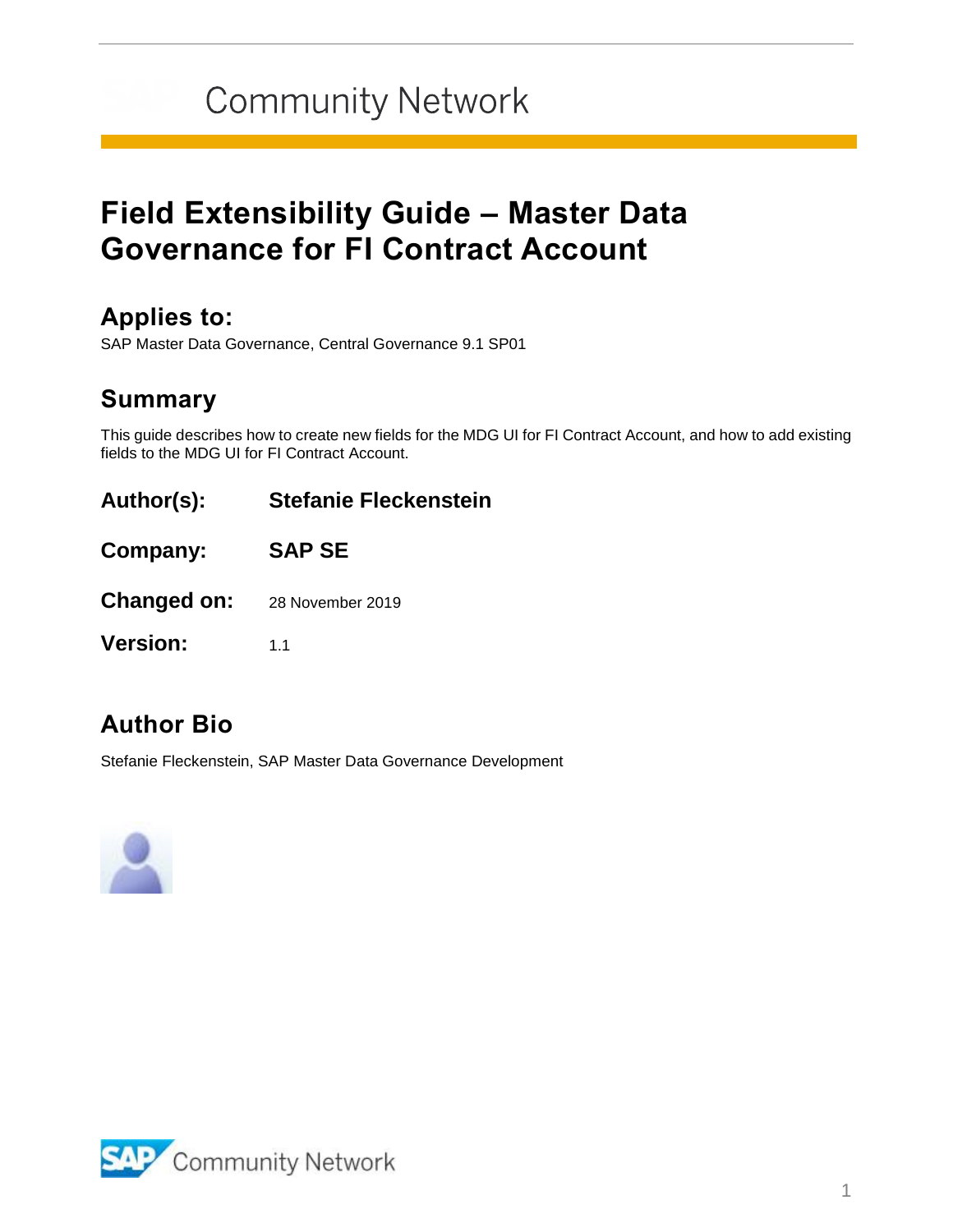## **Table of Contents**

#### **Field Extension with New Field**

#### **Field Extension with Existing Field**

<span id="page-1-0"></span>

|  | <b>Check for Mandatory Fields.</b> |
|--|------------------------------------|
|--|------------------------------------|

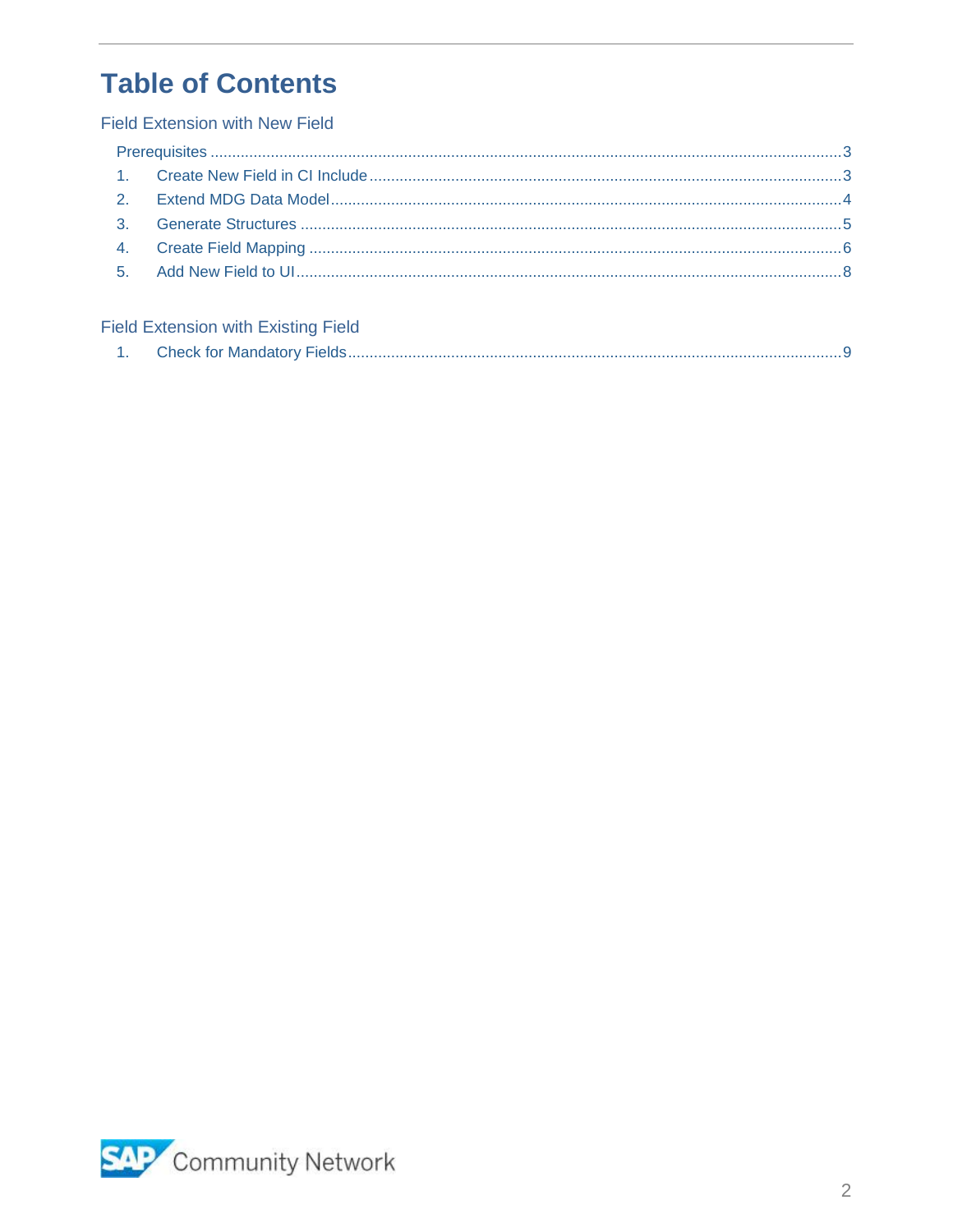## **Field Extension with New Field**

#### <span id="page-2-0"></span>**Prerequisites**

To make UI changes for new fields, the value "X" must be set for the user parameter FPM\_CONFIG\_EXPERT.

To make this setting, go to *System* → *User Profile* → *Own Data* in the main menu.



Open the "Parameters" tab, and check if the parameter value is set to "X". If not, enter the parameter, set the value to "X", and save your changes.

|  | <b>Address</b><br><b>Defaults</b><br>Parameters |                 |                          |
|--|-------------------------------------------------|-----------------|--------------------------|
|  |                                                 |                 |                          |
|  | GIBIEEISTRIM TIBEIE                             |                 |                          |
|  | Parameters                                      |                 |                          |
|  | B SET/GET Parameter ID                          | Parameter value | Short Description        |
|  | FPM CONFIG EXPERT                               | χ               | FPM Configuration Expert |
|  |                                                 |                 |                          |
|  |                                                 |                 |                          |
|  |                                                 |                 |                          |

#### <span id="page-2-1"></span>**1. Create New Field in CI Include**

The following CI includes can be enhanced with a new field:

- CI\_FKKVK of table FKKVK (\*see important information below)
- CI\_FKKVKP of table FKKVKP
- CI\_FKKVKP2 of table FKKVKP
- CI\_FKKVKP\_SP1 of table FKKVKP
- CI\_FKKVKP\_FIS of table FKKVKP
- CI\_FKKVKP\_UK of table FKKVKP

\*If you want to enhance the CI\_FKKVK include for table FKKVK, first read [SAP Note 2859822.](https://launchpad.support.sap.com/#/notes/2859822)

Run transaction SE11, and enter table FKKVK or FKKVKP. Double-click the CI include you want to extend. If the CI include was not enhanced before, choose "Yes" in the dialog box to create the structure. Enter a description, and add the new field. Save and activate your changes.

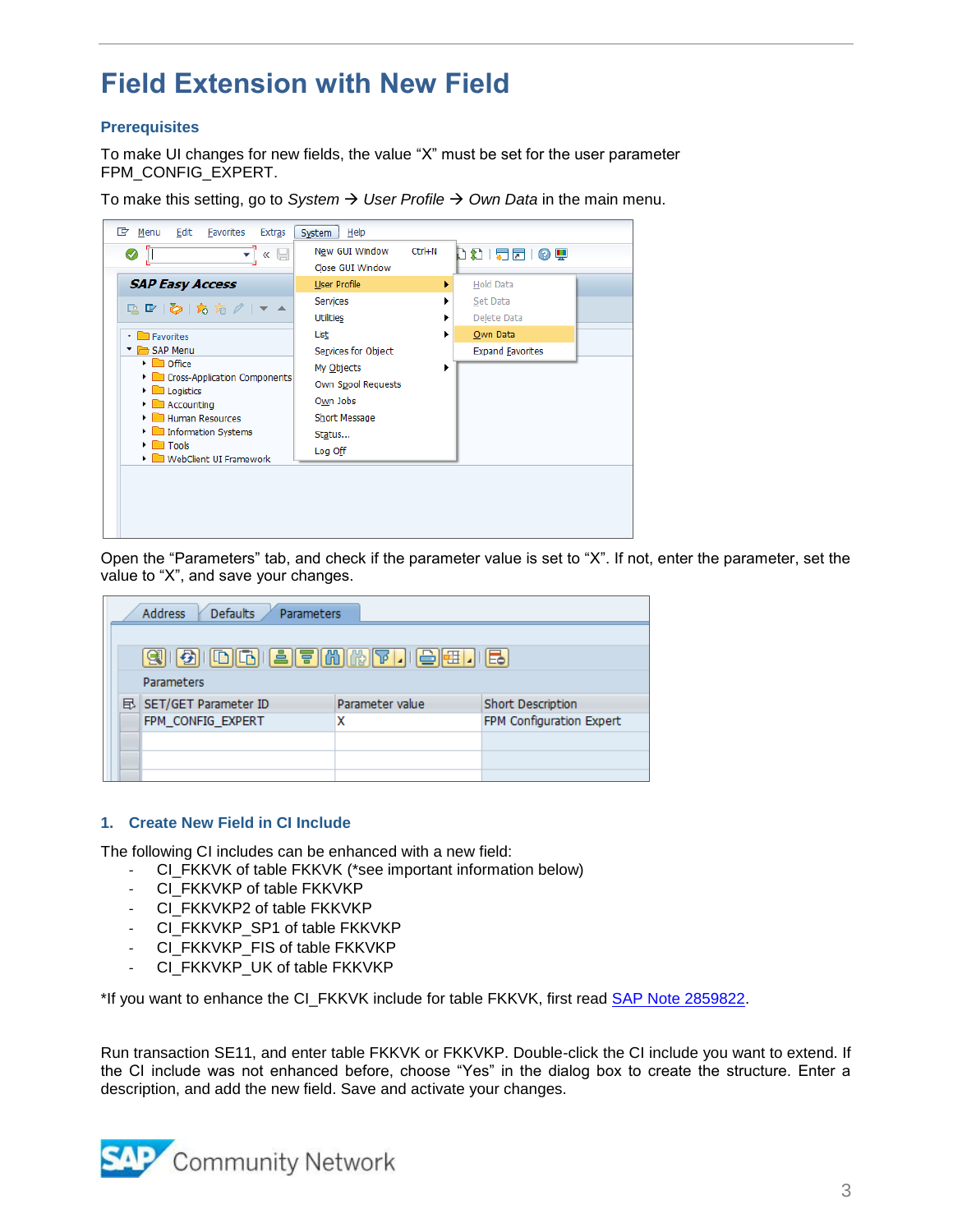#### <span id="page-3-0"></span>**2. Extend MDG Data Model**

Run transaction MDGIMG, and select the activity "Edit Data Model" under *Master Data Governance, Central Governance* → *General Settings* → *Data Modeling*.

| Structure                                                   |
|-------------------------------------------------------------|
| Master Data Governance, Central Governance                  |
| General Settings                                            |
| lå<br>General Settings for Financials<br>٠                  |
| 矗<br>General Settings for Business Partner                  |
| Technical Settings for Master Data<br>٠                     |
| Data Modeling                                               |
| 扄<br>Edit Data Model<br>٠                                   |
| 扄<br>Define Business Object Type Codes                      |
| l鷸<br>Define Entity Type to Be Used by Business Object Type |
| l rà<br>Define Prefixes for Internal Key Assignment         |
| Define Authorization Relevance per Entity Type              |
| Generate Data Model-Specific Structures                     |
| Create and Edit Mappings                                    |
| <b>Extend Mappings</b>                                      |
| UI Modeling                                                 |
| Data Quality and Search                                     |
| Process Modeling                                            |
| Data Replication                                            |
| Value Mapping                                               |
| Key Mapping                                                 |

Select data model "BP", and double-click the "Entity Types" sub-node in the dialog structure. Depending on the table in which you enhanced the CI include, select either entity type "FKKVK" or "FKKVKP". Double-click "Attributes" in the dialog structure. Choose the "New Entries" button to create a new entry.

To add your attribute, enter "ZZ" followed by the technical name of the data element, e.g. "ZZDOKAR". Save your changes.

Double-click the "Entity Types" sub-node. Choose "Activate". Choose "Adjust Staging Area of linked Change Requests", and select "Yes" in the dialog box.

| <b>Change View "Entity Types": Overview</b>       |                     |                                |                                           |                            |  |
|---------------------------------------------------|---------------------|--------------------------------|-------------------------------------------|----------------------------|--|
|                                                   |                     |                                |                                           |                            |  |
| Dialog Structure<br>Inactive Data Models          | Data Model          | <b>BP</b>                      |                                           |                            |  |
| $\blacksquare$ Entity Types<br>$\cdot$ Attributes | <b>Entity Types</b> |                                |                                           |                            |  |
| · Business Object                                 | <b>Entity Type</b>  | Storage/Use Type               | Val.Entity                                | Data Element               |  |
| Entity Types for                                  | <b>CUS DOKAR</b>    | B Not Changeable via MDG; No ▼ | No Edition                                | $\blacktriangledown$ DOKAR |  |
| · Hierarchy Att                                   | <b>CUS DOKNR</b>    |                                | 2 Changeable w/o Change Reg. ▼ No Edition | $\blacktriangledown$ DOKNR |  |

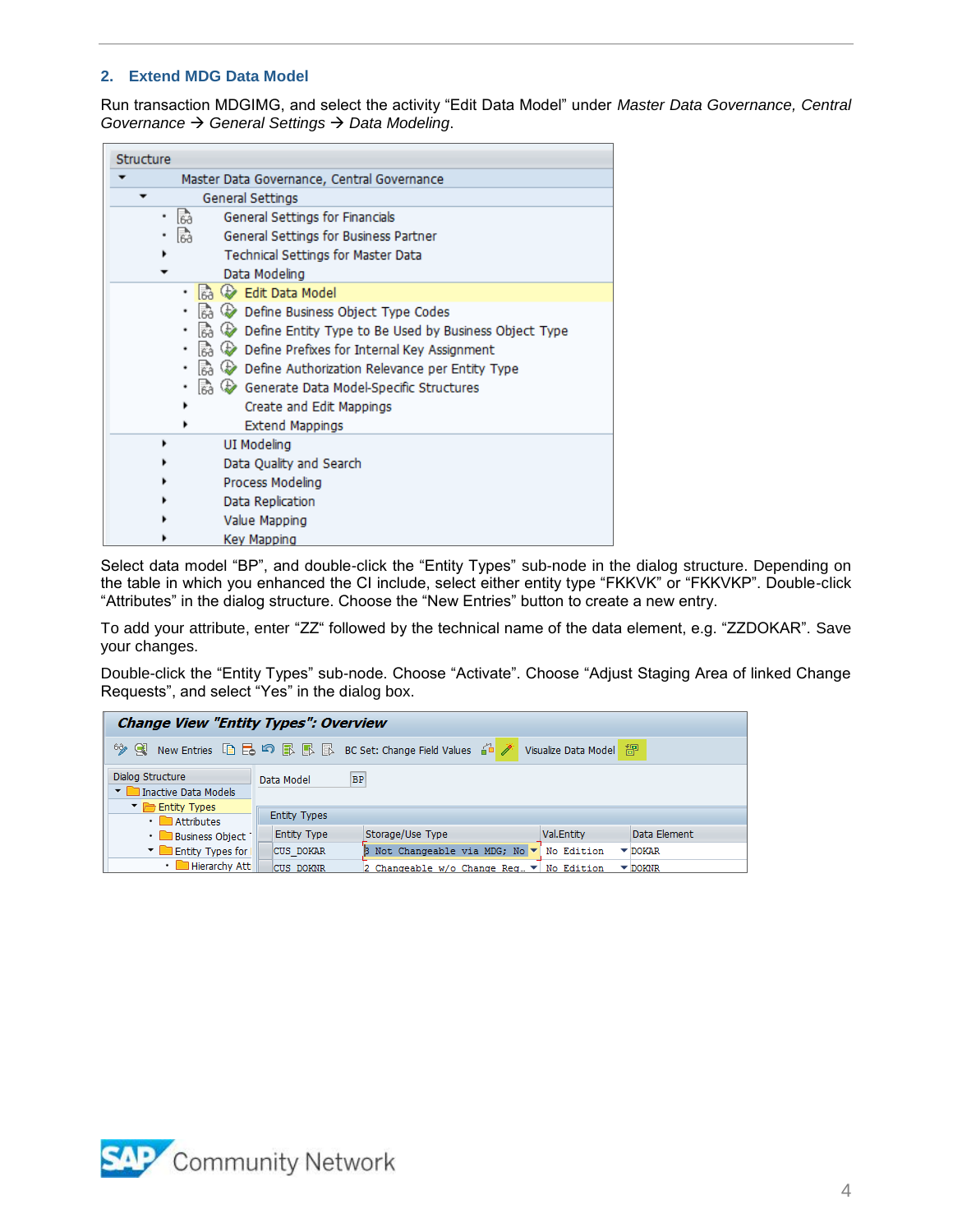#### <span id="page-4-0"></span>**3. Generate Structures**

Run transaction MDGIMG, and select the activity "Generate Data Model-Specific Structures" under *Master Data Governance, Central Governance* → *General Settings* → *Data Modeling*.

| Structure                                                   |
|-------------------------------------------------------------|
| Master Data Governance, Central Governance                  |
| General Settings                                            |
| 鬜<br>General Settings for Financials<br>٠                   |
| 矗<br>General Settings for Business Partner                  |
| Technical Settings for Master Data                          |
| Data Modeling                                               |
| ・ 1為<br><b>Edit Data Model</b>                              |
| 扄<br>Define Business Object Type Codes                      |
| k.<br>Define Entity Type to Be Used by Business Object Type |
| 鬜<br>Define Prefixes for Internal Key Assignment            |
| 扄<br>Define Authorization Relevance per Entity Type         |
| Generate Data Model-Specific Structures                     |
| Create and Edit Mappings                                    |
| <b>Extend Mappings</b>                                      |
| UI Modeling<br>٠                                            |
| Data Quality and Search                                     |
| Process Modeling                                            |
| Data Replication                                            |
| Value Mapping                                               |
| Key Manning                                                 |

Select data model "BP", and double-click the "Structures" sub-node in the dialog structure. Depending on the table you enhanced in step 1, select all "FKKVK" or "FKKVKP" entity types. Choose the "Generate Selected Structures" button.

| <b>Change View "Structures": Overview</b>                                         |                    |                                                                                                                |                               |                     |                            |   |
|-----------------------------------------------------------------------------------|--------------------|----------------------------------------------------------------------------------------------------------------|-------------------------------|---------------------|----------------------------|---|
|                                                                                   |                    | <sup>6</sup> New Entries the B. L. I. I. K. K. B. BC Set: Change Field Values and Generate Selected Structures |                               |                     |                            |   |
| Dialog Structure<br>Data Models<br>• Structures<br>$\cdot$ $\blacksquare$ Mapping | Data Model         | <b>BP</b>                                                                                                      |                               |                     |                            |   |
|                                                                                   | <b>Structures</b>  |                                                                                                                |                               |                     |                            |   |
|                                                                                   | <b>Entity Type</b> | Where Used                                                                                                     | Prefix/Namespace              | Name of Structure   | Package                    | T |
|                                                                                   | <b>FKKVKCORR</b>   | 3 Mapping of Reuse Active A. W/MDGBPX/                                                                         |                               | <b>PP FKKVKCORR</b> | /MDGBPX/MDG_ECC_FICA_STRCS | ▲ |
|                                                                                   | <b>FKKVKCORR</b>   | 5 Search Application                                                                                           | $\blacktriangledown$ /MDGBPX/ | ES FKKVKCORR        | /MDGBPX/MDG ECC FICA STRCS |   |
|                                                                                   | <b>FKKVKCORR</b>   | 7 Field Properties for Attr V/MDGBPX/                                                                          |                               | <b>FP FKKVKCORR</b> | /MDGBPX/MDG ECC FICA STRCS |   |
|                                                                                   | <b>FKKVKCORR</b>   | 8 Key Fields of an Entity T. ▼ /MDGBPX/                                                                        |                               | KY FKKVKCORR        | /MDGBPX/MDG ECC FICA STRCS |   |
|                                                                                   | <b>FKKVKP</b>      | 3 Mapping of Reuse Active A. ▼ / MDGBPX/                                                                       |                               | PP FKKVKP           | /MDGBPX/MDG ECC FICA STRCS |   |
|                                                                                   | <b>FKKVKP</b>      | 5 Search Application / /MDGBPX/                                                                                |                               | ES FKKVKP           | /MDGBPX/MDG ECC FICA STRCS |   |
|                                                                                   | <b>FKKVKP</b>      | 7 Field Properties for Attrik /MDGBPX/                                                                         |                               | FP FKKVKP           | /MDGBPX/MDG ECC FICA STRCS |   |
|                                                                                   | <b>FKKVKP</b>      | 8 Key Fields of an Entity T. ▼ /MDGBPX/                                                                        |                               | KY FKKVKP           | /MDGBPX/MDG ECC FICA STRCS |   |
|                                                                                   | <b>FKKVKTD</b>     | 3 Mapping of Reuse Active A. V / MDGBPX/                                                                       |                               | PP FKKVKTD          | /MDGBPX/MDG_ECC_FICA_STRCS |   |
|                                                                                   | <b>FKKVKTD</b>     | 5 Search Application                                                                                           | $\blacktriangledown$ /MDGBPX/ | ES FKKVKTD          | /MDGBPX/MDG ECC FICA STRCS |   |
|                                                                                   | <b>FKKVKTD</b>     | 7 Field Properties for Attr V/MDGBPX/                                                                          |                               | FP FKKVKTD          | /MDGBPX/MDG ECC FICA STRCS |   |

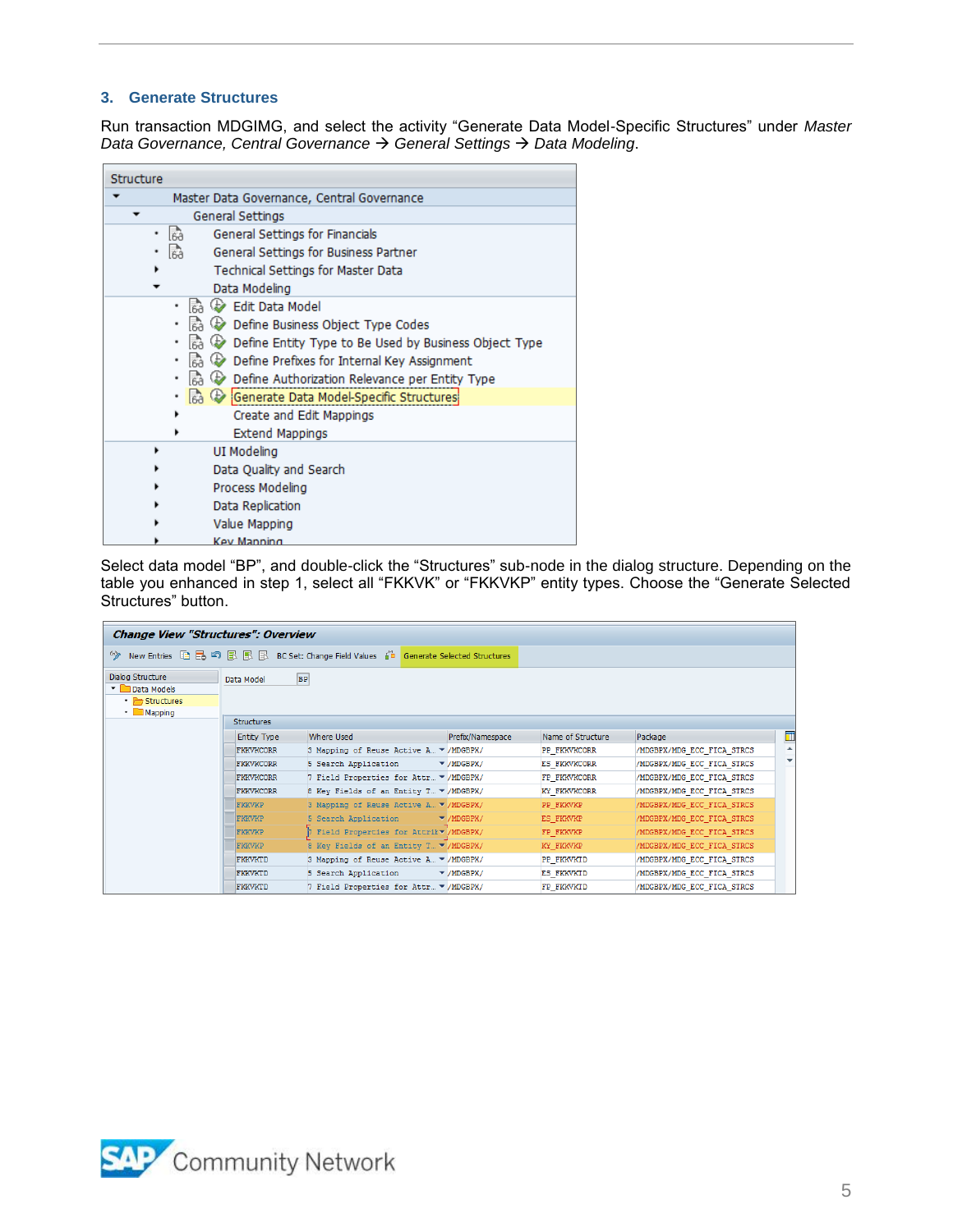#### <span id="page-5-0"></span>**4. Create Field Mapping**

Run transaction MDGIMG, and select the activity "Extend Mappings" under *Master Data Governance, Central Governance* → *General Settings* → *Data Modeling*.

| Structure                                                     |
|---------------------------------------------------------------|
| Master Data Governance, Central Governance                    |
| General Settings                                              |
| l Bà<br>General Settings for Financials<br>٠                  |
| General Settings for Business Partner                         |
| Technical Settings for Master Data                            |
| Data Modeling                                                 |
| ・ 1為<br>Edit Data Model                                       |
| <b>B</b> a<br>Define Business Object Type Codes               |
| • La<br>Define Entity Type to Be Used by Business Object Type |
| • a $\circledR$ Define Prefixes for Internal Key Assignment   |
| • [為 (少 Define Authorization Relevance per Entity Type        |
| · B ① Generate Data Model-Specific Structures                 |
| Create and Edit Mappings                                      |
| Extend Mappings                                               |
| ■ ↓ Define Package Groups                                     |
| Extend Mappings                                               |
| UI Modeling                                                   |
| Data Quality and Search                                       |
| Process Modeling                                              |

Choose "Mapping" → "Open".

| Display Mapping: MDG_FICA_2STA (Extension Mode) |          |
|-------------------------------------------------|----------|
| No Messages                                     |          |
| Edit<br>Close<br>Delete<br>Save<br>Copy         | Mapping. |
| Mapping                                         | New      |
| * Name:<br>MDG FICA 2STA                        | Open     |

Enter "MDG\_FICA\_2API", and choose "OK".

In the table, select the mapping step "FKKVK" or "FKKVKP", and choose "Details".

| Mapping               |      |                                                   |                             |                          |
|-----------------------|------|---------------------------------------------------|-----------------------------|--------------------------|
| * Name:               |      | MDG FICA 2API                                     |                             |                          |
| Description:          |      | Contract Account: Mapping2API                     |                             |                          |
| Package Group:        |      |                                                   |                             |                          |
| Multiple Contexts:    |      |                                                   |                             |                          |
|                       |      |                                                   |                             |                          |
|                       |      |                                                   |                             |                          |
| <b>Mapping Steps</b>  |      |                                                   |                             |                          |
| <b>Details</b><br>Add |      | Change Structure Keys<br>Remove<br>Copy<br>Import | Additional Input Structures |                          |
| *Mapping Step         |      | Description                                       | *Source Structure           | *Target Structure        |
| <b>FKKLOCKS</b>       |      | <b>Business Locks</b>                             | MDG FICA MAPPING FKKLOCKS   | MDG_FICA_MAPPING_FKKLOCK |
| <b>FKKTAXEX</b>       |      | <b>Tax Exemptions</b>                             | MDG FICA MAPPING FKKTAXEX   | MDG FICA MAPPING FKKTAXE |
| <b>FKKVK</b>          |      | <b>Contract Account Header</b>                    | MDG FICA MAPPING FKKVK      | MDG FICA ACC HEADER S DI |
| <b>FKKVKCORR</b>      |      | Correspondence Partners                           | MDG FICA MAPPING FKKVKCORR  | MDG FICA MAPPING FKKVKCO |
| <b>FKKVKP</b>         |      | Partner Data                                      | MDG FICA MAPPING FKKVKP     | MDG FICA MAPPING FKKVKP  |
| <b>FKKVKTD</b>        |      | Contract Account Header (Time-dependent)          | MDG_FICA_MAPPING_FKKVKTD    | MDG_FICA_MAPPING_FKKVKTD |
|                       |      |                                                   |                             |                          |
| Close<br>Save         | Edit | Delete<br>Mapping<br>Copy                         |                             |                          |
|                       |      |                                                   |                             |                          |
|                       |      |                                                   |                             |                          |

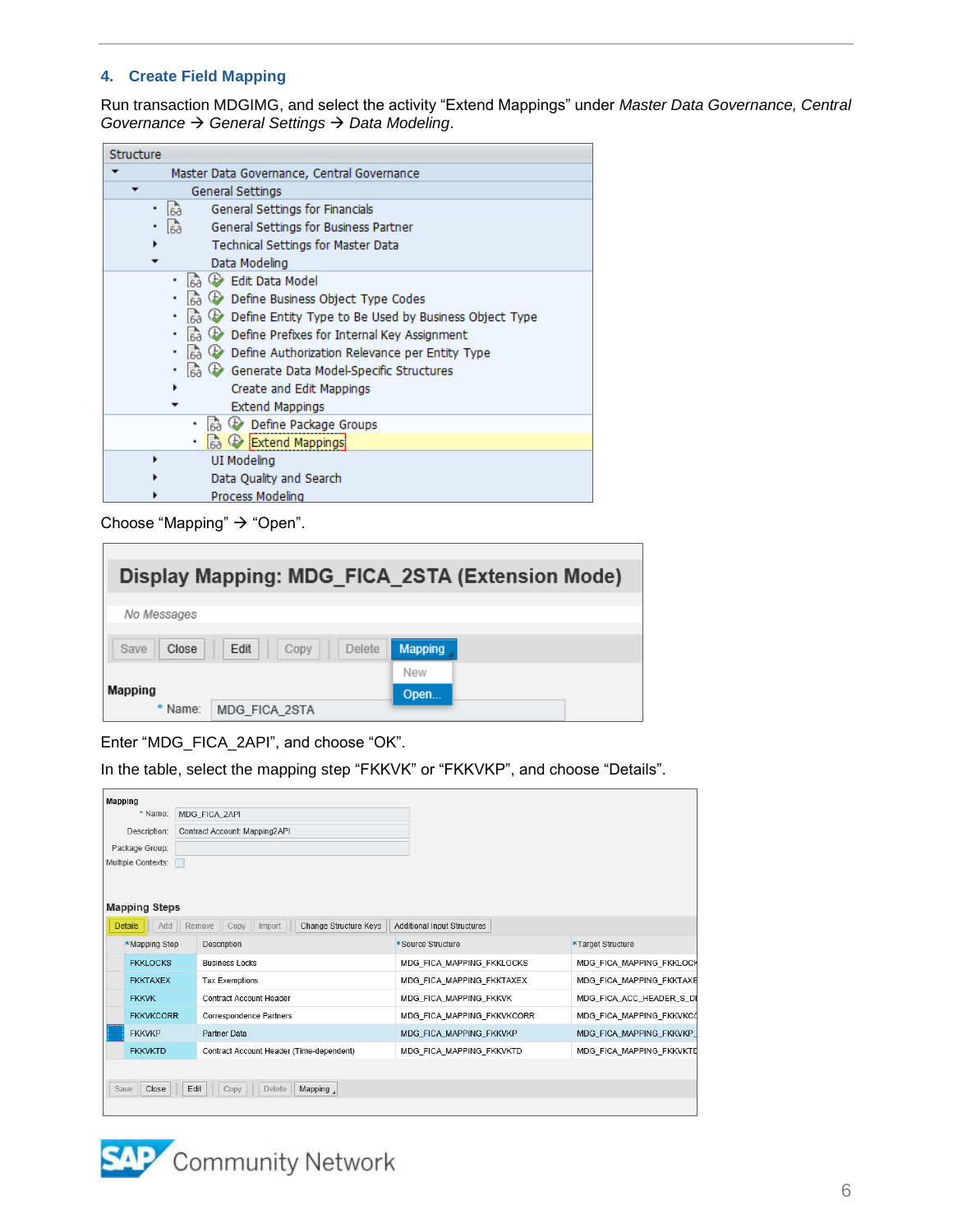Open the "Transformations" tab, and choose "Edit". Choose "Add" to create a new transformation. This will add a new row to the table. Select "Field Mapping" as the Transformation Type.

| Save                             | Close<br>Edit<br>Copy<br>                     | Delete<br>Mapping $\Box$ |             |
|----------------------------------|-----------------------------------------------|--------------------------|-------------|
| Extension<br>* Owner:<br>Switch: | <b>Customer Enhancement</b>                   |                          |             |
|                                  | <b>Transformations</b><br><b>Field Checks</b> |                          |             |
| Add                              | Remove<br>Copy                                | Move Down<br>Move Up     |             |
|                                  | Order                                         | *Transformation Type     | Conditional |
|                                  | 00001                                         | Field Mapping            |             |
|                                  | 00001                                         | <b>Field Mapping</b>     |             |
|                                  |                                               |                          |             |

Expand both trees in the target structure table and in the source structure table. In the target structure, select the field you created in the CI include (step 1). In the source structure, select the field you created in the data model (step 2). Choose "Map". This will add a new row to the table "Field Mapping".

| Add Remove               |                       |              |                                                                                                                                                                                               |                      |                     |     |                         |                             |                   |               |              |                         |                      |             |
|--------------------------|-----------------------|--------------|-----------------------------------------------------------------------------------------------------------------------------------------------------------------------------------------------|----------------------|---------------------|-----|-------------------------|-----------------------------|-------------------|---------------|--------------|-------------------------|----------------------|-------------|
| *FIELD                   | Source<br>Structure   | Source Field | Fixed Value                                                                                                                                                                                   |                      |                     |     |                         | <b>Conversion Class</b>     | Reference<br>Type | Field<br>type | Data<br>Type | Number of<br>Characters | Decimal<br>Places    | Description |
| ZZ FIELD.                | MDG_FICA_MA ZZFIELD_E |              |                                                                                                                                                                                               |                      |                     |     |                         |                             | $\Box$            |               |              |                         |                      |             |
|                          |                       |              | Tree structures are available to the user to automatically Assign or Map structure fields to a Field Check, a Condition, a Complex Transformation, or a Mapping using the appropriate button. |                      |                     |     |                         |                             |                   |               |              |                         |                      |             |
|                          |                       |              |                                                                                                                                                                                               |                      |                     |     |                         |                             |                   |               |              |                         |                      |             |
| <b>Target Structure</b>  |                       |              |                                                                                                                                                                                               |                      |                     |     | Source Structure        |                             |                   |               |              |                         |                      |             |
| Assign                   |                       |              |                                                                                                                                                                                               |                      |                     |     | Assign                  |                             |                   |               |              |                         |                      |             |
| Name: MDG_FICA_MAPPING_I |                       |              |                                                                                                                                                                                               |                      |                     |     |                         |                             |                   |               |              |                         |                      |             |
|                          |                       |              |                                                                                                                                                                                               |                      |                     |     |                         | Name: MDG_FICA_MAPPING_FK ~ |                   |               |              |                         |                      |             |
|                          |                       |              |                                                                                                                                                                                               |                      |                     |     |                         |                             |                   |               |              |                         |                      |             |
| <b>Target Structure</b>  |                       |              |                                                                                                                                                                                               |                      |                     |     | <b>Source Structure</b> |                             |                   |               |              |                         |                      |             |
| Name                     |                       |              |                                                                                                                                                                                               | Is Used              | $\hat{\phantom{a}}$ |     | Name                    |                             |                   |               |              |                         | Is Used              |             |
|                          | INV_CYCLE_START       |              |                                                                                                                                                                                               | $\blacktriangledown$ |                     |     | STOPD                   |                             |                   |               |              |                         | $\checkmark$         |             |
| INV_CURR                 |                       |              |                                                                                                                                                                                               | $\blacktriangledown$ |                     |     | <b>STOPG</b>            |                             |                   |               |              |                         | $\blacktriangledown$ |             |
| KOFIZ_SC                 |                       |              |                                                                                                                                                                                               | $\Box$               |                     | Map | STRAT                   |                             |                   |               |              |                         | $\blacktriangledown$ |             |
| ZAHLKOND_SC              |                       |              |                                                                                                                                                                                               | $\Box$               |                     |     | <b>UEBTR</b>            |                             |                   |               |              |                         | $\blacktriangledown$ |             |
| GSBER SC                 |                       |              |                                                                                                                                                                                               | $\blacktriangledown$ |                     |     | VERTYP                  |                             |                   |               |              |                         | $\blacktriangledown$ |             |
| KTOKL_SC                 |                       |              |                                                                                                                                                                                               | $\Box$               |                     |     | <b>VKONV</b>            |                             |                   |               |              |                         | $\blacktriangledown$ |             |
| INTPER_SC                |                       |              |                                                                                                                                                                                               | $\Box$               |                     |     | <b>VKPBZ</b>            |                             |                   |               |              |                         | $\blacktriangledown$ |             |
| INTPEROFF_SC             |                       |              |                                                                                                                                                                                               | $\Box$               |                     |     | <b>VWNZA</b>            |                             |                   |               |              |                         | $\blacktriangledown$ |             |
| XSALD_SC                 |                       |              |                                                                                                                                                                                               | $\Box$               |                     |     |                         | ZZFIELD_E                   |                   |               |              |                         | $\blacktriangledown$ |             |

Choose "Save".

Choose "Mapping" → "Open". Enter "MDG\_FICA\_2STA", and choose "OK".

Select the mapping step "FKKVK" or "FKKVKP", and choose "Details".

Open the "Transformations" tab, and choose "Edit". Choose "Add" to create a new transformation. This will add a new row to the table. Select "Field Mapping" as the Transformation Type.

Expand both trees in the target structure table and in the source structure table. In the target structure, select the field you created in the data model (step 2). In the source structure, select the field you created in the CI include (step 1). Choose "Map". This will add a new row to the table "Field Mapping".

Choose "Save".

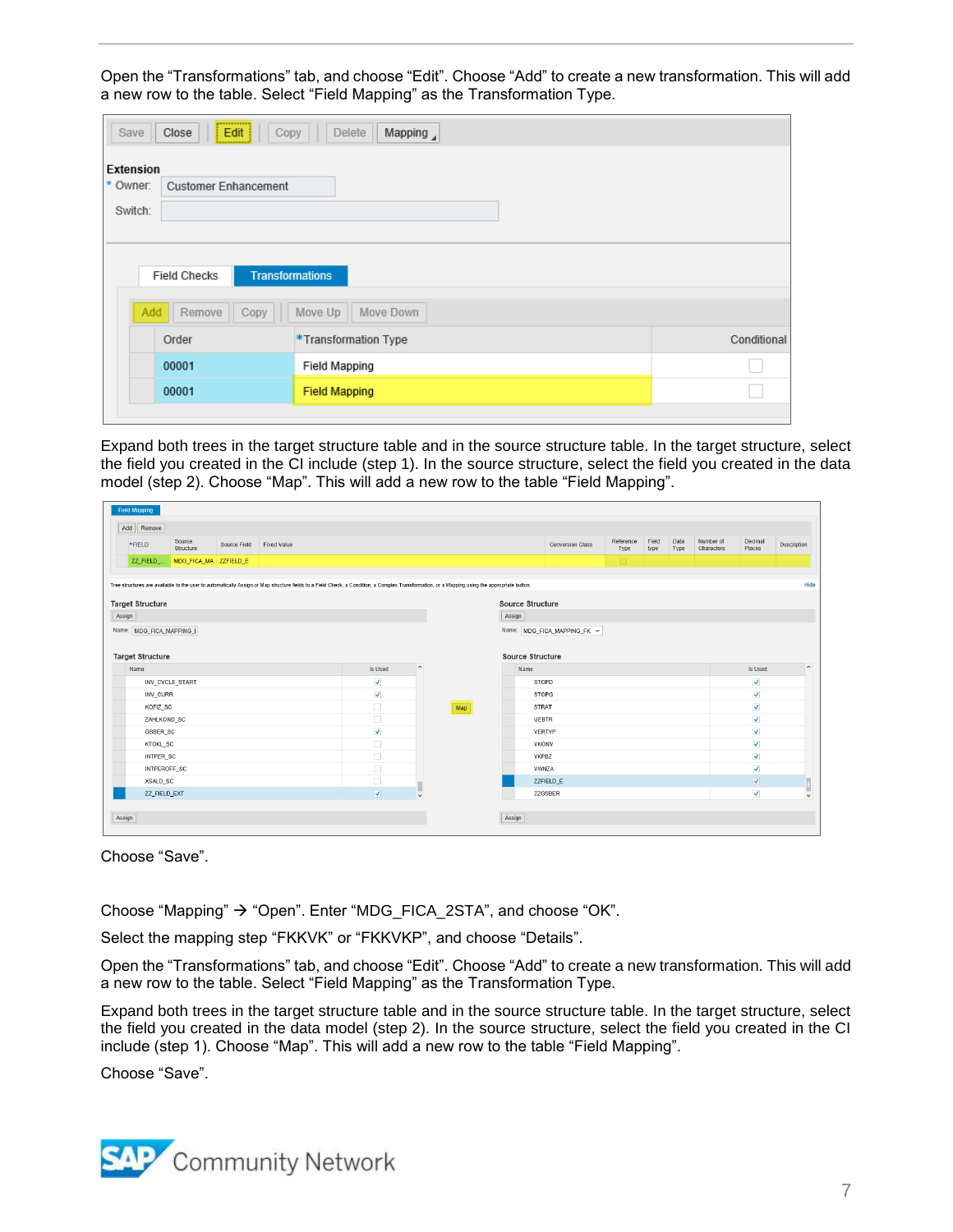#### <span id="page-7-0"></span>**5. Add New Field to UI**

Run transaction NWBC, and select "SAP\_MDGFICA\_MENU". Select "Search Contract Account". Choose "Search". Select one of the contract accounts (if there are no contract accounts in your system yet, choose "Create" to create a new one).

If you added the new field to the table FKKVK, you can enhance the account header area of the contract account. Select "Show Configurable Areas" in the header area of the contract account.

If you added the new field to the table FKKVKP, you can enhance the following areas of the Business Partner UI: Account Management, Payments, Taxes, and Dunning/Correspondence. Choose "Details" to open the business partner data (if you created a new contract account, choose "New"). Choose "Show Configurable Areas" in the header area of the business partner.

Determine the area where you want to place your new field, and choose the wrench icon in the upper right corner of this area.



The system opens a new window.

Choose "Additional Functions"  $\rightarrow$  "Create Customizing" in the header menu.

| <b>Component Configuration MDG FICA PART ACC MAN</b>                                                                                    |                           |  |  |  |  |  |
|-----------------------------------------------------------------------------------------------------------------------------------------|---------------------------|--|--|--|--|--|
| <b>BID</b><br>Save <b>X</b> Cancel <b>Edit E.</b> Save Draft Load Draft <b>4</b> $\phi$ <b>1</b> O Undo <b>C</b> Redo <b>Reck</b><br> E | Additional Functions      |  |  |  |  |  |
| MDG_FICA_OVP: MDG_OVP_FICA > OVP: MDG_FICA_OVP > Form UIBB: MDG_FICA_PART_ACC_MAN                                                       | New Window                |  |  |  |  |  |
|                                                                                                                                         | <b>Create Customizing</b> |  |  |  |  |  |
| Feeder Class Parameters<br>Feeder Class<br>Final Flags<br><b>General Settings</b><br>$\cdot$                                            | a Enhance                 |  |  |  |  |  |
|                                                                                                                                         | Show Properties           |  |  |  |  |  |
| <b>Additional Settings</b>                                                                                                              | <b>回</b> Test             |  |  |  |  |  |
| 16/2<br>Layout Type:                                                                                                                    | Check Mandatory:          |  |  |  |  |  |

Enter a description. Select a transport, or choose "No Transport Request".

Choose the "Repositories" button in the header menu to display all repository objects in a split view.

| <b>Component Customizing MDG FICA PART ACC MAN</b> |                                         |                                                                                                                                     |  |  |  |  |
|----------------------------------------------------|-----------------------------------------|-------------------------------------------------------------------------------------------------------------------------------------|--|--|--|--|
| $\Box$ Save                                        | X Cancel / Edit<br>Save Draft           | $\blacksquare$<br>$\qquad \qquad \blacksquare$<br><b>Dindo Redo</b><br>IN<br>Check<br>Load Draft<br>$\circ$<br>Additional Functions |  |  |  |  |
| <b>Repositories</b>                                | ×                                       | MDG FICA OVP: MDG OVP FICA > OVP: MDG FICA OVP > Form UIBB: MDG FICA PART ACC MAN                                                   |  |  |  |  |
| $\vee$ Fields                                      |                                         | <b>Feeder Class Parameters</b><br><b>Feeder Class</b><br><b>Final Flags</b><br><b>General Settings</b><br>₩                         |  |  |  |  |
| Filter:                                            | All Fields<br>$\checkmark$<br>Α         |                                                                                                                                     |  |  |  |  |
| Search:                                            | $Q_{\bullet}$                           | <b>Additional Settings</b>                                                                                                          |  |  |  |  |
| DDIC Type:                                         | $\bigcirc$                              | Layout Type:<br>16/2<br>$\checkmark$                                                                                                |  |  |  |  |
| Field Name                                         | <b>Field Label</b>                      | More                                                                                                                                |  |  |  |  |
| FPM FGL2                                           | <formatted text="" view=""></formatted> |                                                                                                                                     |  |  |  |  |

Add the new field, which is displayed in the view on the left, to the UI using drag and drop. In the "Attribute" area, select "Drop-Down List Box" as the display type. In the "Action Assignment" Area select "FPM\_REFRESH (Refresh)" as "FPM Event ID for onSelect".

Choose "Save".

Close all UI configuration windows, and close the business partner UI. Re-open the contract account, and choose "Details" in the business partner area to verify that the new field was correctly added to the UI.

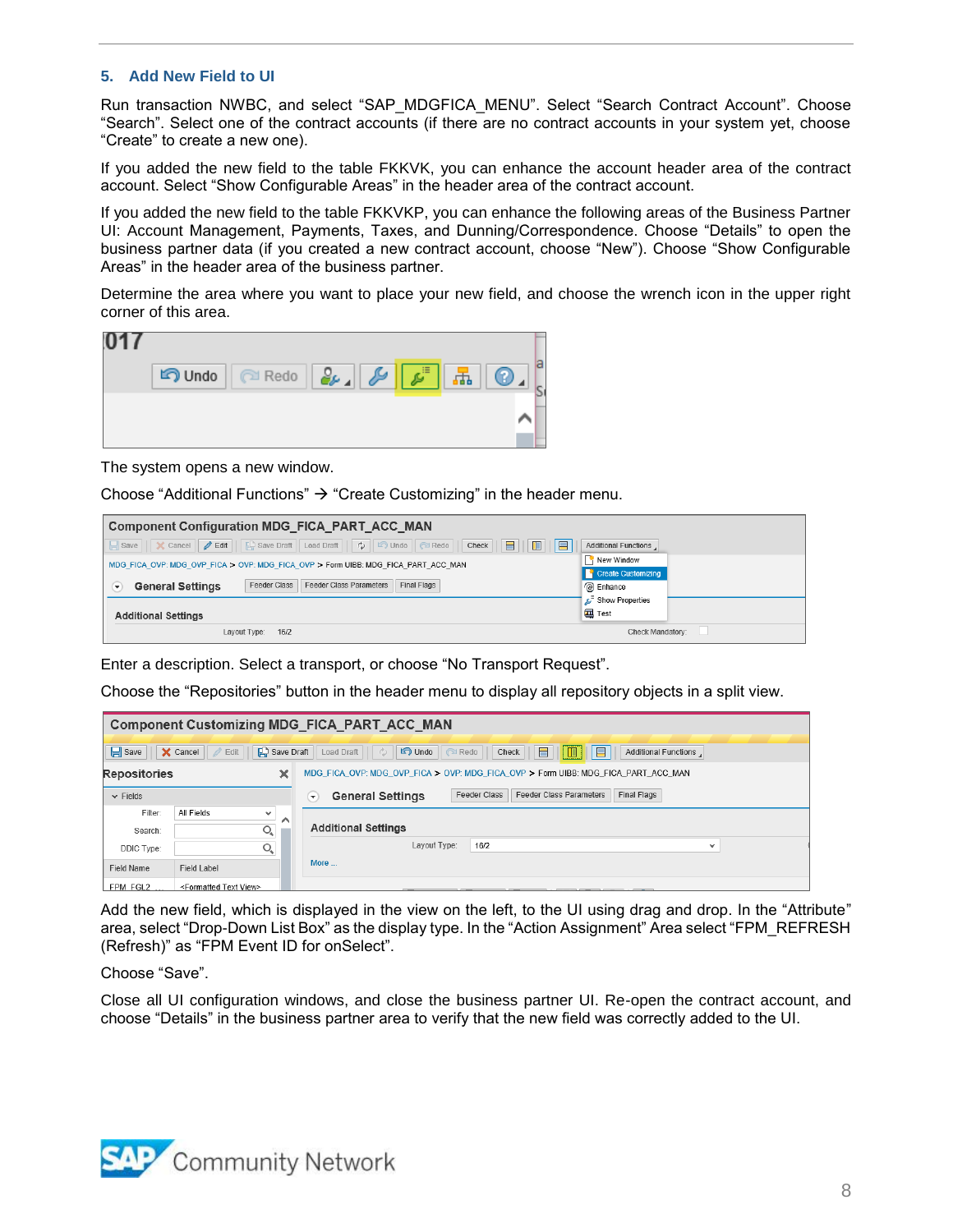## **Field Extension with Existing Field**

To enhance the MDG data model with a field that already exists in the table FKKVK or FKKVKP (e.g. using a switch that activated one of the SI includes), skip step 1, and carry out steps 2 – 5 of this guide.

#### <span id="page-8-0"></span>**1. Check for Mandatory Fields**

You can add a check at field level to make sure that the fields contain values. This check turns regular fields into mandatory fields. To add a check for mandatory fields, do the following (the field "Business Area" is used as an example):

Run transaction MDGIMG. Select the activity "Define Validations and Derivation Rules" under *General Settings*  → *Data Quality Search* → *Validations and Enrichments*.

| <b>Display IMG</b>      |                                                                         |
|-------------------------|-------------------------------------------------------------------------|
|                         | <b>V</b> \$ T F Risting BC Sets GoPBC Sets for Activity GoPActivated Bo |
| Structure               |                                                                         |
|                         | Master Data Governance, Central Governance                              |
| General Settings        |                                                                         |
| 高                       | General Settings for Financials                                         |
| • है।                   | General Settings for Material                                           |
| .                       | General Settings for Business Partner                                   |
|                         | Technical Settings for Master Data                                      |
| Data Modeling           |                                                                         |
| <b>UI Modeling</b>      |                                                                         |
| Data Quality and Search |                                                                         |
|                         | Search and Duplicate Check                                              |
|                         | Validations and Enrichments                                             |
| ٠                       | 5 V Define Validation and Derivation Rules                              |
|                         | ि ♦ Define Enrichment Spots                                             |
|                         | Data Quality Remediation                                                |
| <b>Business Add-Ins</b> |                                                                         |
| Process Modeling        |                                                                         |
| Data Replication        |                                                                         |

Enter Data Model "BP", and choose "Continue".

Open the "Catalog" tab, and expand the "Trigger Function" node. Right-click the "Check Entity" node to open the context menu. Select "Create Object Node" → "Create Function".

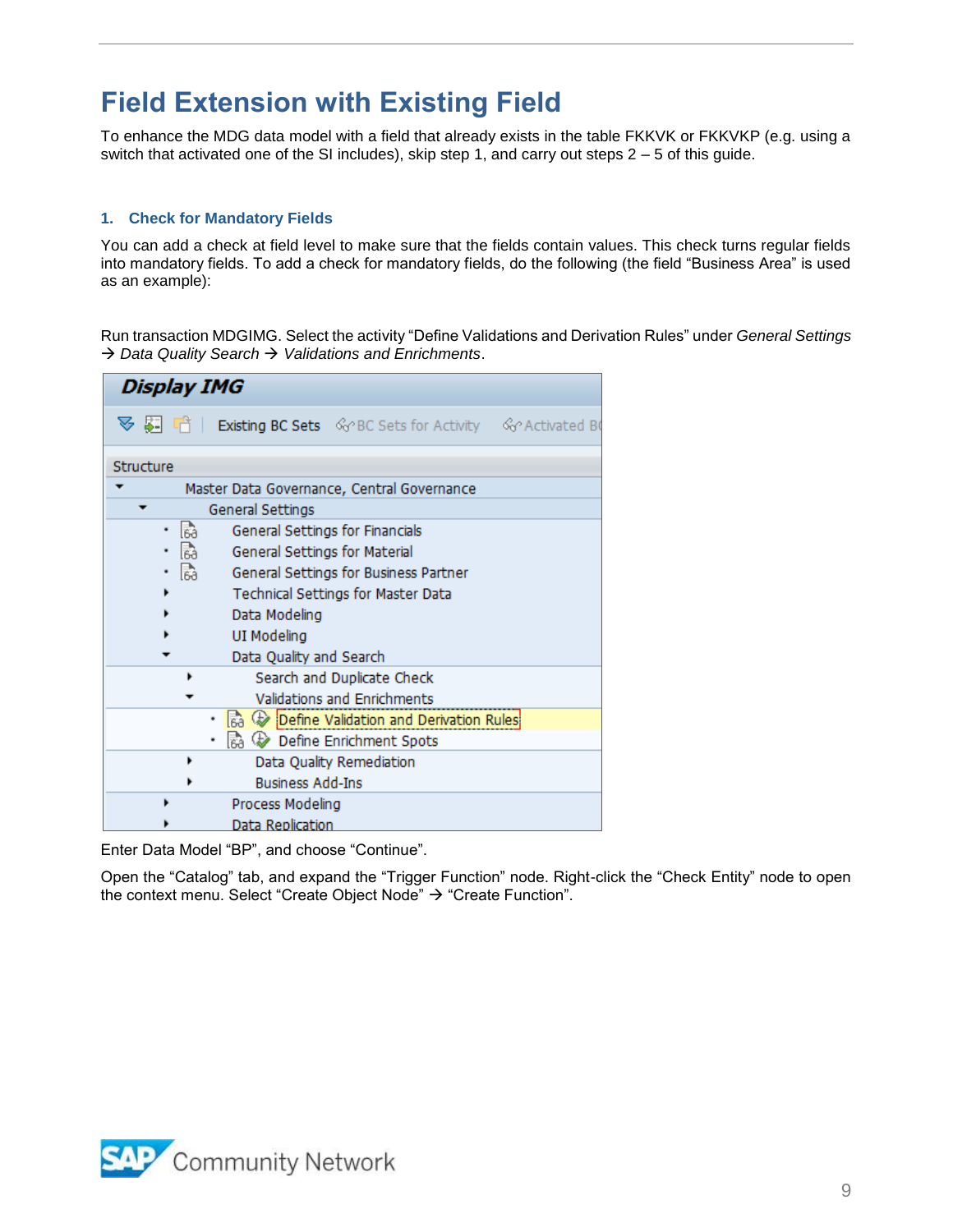| Repository                  | Catalog                   |   |                                      |   |
|-----------------------------|---------------------------|---|--------------------------------------|---|
| Switch to Other Catalog     | ÞŤ<br>Dı                  |   |                                      |   |
| Catalog Structure           | H<br><b>Status</b>        |   |                                      |   |
| FMDM_MODEL_BP<br>▼          |                           |   |                                      |   |
| Trigger Function            |                           |   |                                      |   |
| <b>G</b> Check Entitly<br>▶ | Create Folder Node        |   |                                      |   |
| <b>G</b> Check Ch           | <b>Create Object Node</b> | У | Create Placeholder Node              |   |
| <b>G</b> Check Edi          | Create Catalog Node       | × | Select Existing Object               |   |
| <b>G</b> Check En           |                           |   |                                      |   |
| Check Ch                    | Expand                    |   | Create Action                        | > |
| <b>G</b> Check Ed           | Collapse                  |   | Create Data Object                   | > |
| <b>I</b> Derivation<br>r    | Node Details              |   | Create Expression<br>Create Function | > |
| <b>O</b> Data Object        |                           |   |                                      |   |
|                             | Delete Node               |   |                                      |   |
|                             | Cut Node                  |   |                                      |   |
|                             | Move Node Up              |   |                                      |   |
|                             | Move Node Down            |   |                                      |   |

In the "Name" field, enter "CHECK\_FKKVKP". Note that the name must adhere to the naming convention CHECK\_<entity>. Since the field "Business Area" belongs to the entity "FKKVK", the name of the Business Area is "CHECK\_FKKVKP". The connection of the field to an entity is defined in the data model (see chapter Field Extension with New Field, step 2).

In both the "Short Text" and the "Text" field, enter "CHECK\_\*". Substitute "\*" for the entity to which the field belongs, e.g. "CHECK\_FKKVKP". Choose "Create and Navigate To Object". In the dialog box, choose "OK".

| <b>Create Function</b> | ×                                                 |
|------------------------|---------------------------------------------------|
| Type:                  | Function                                          |
| * Name:                | CHECK_FKKVKP                                      |
| Short Text:            | CHECK_FKKVKP                                      |
| Text:                  | CHECK_FKKVKP                                      |
| Application:           | FMDM_MODEL_BP                                     |
|                        |                                                   |
|                        | Create And Navigate To Object<br>Create<br>Cancel |

Choose "Edit", and choose "Add Existing Data Object". Enter the name of the of the field's entity for which you want to create a new check. For example, enter "FKKVKP" for the search criterion "Name". Choose "Search", and select the relevant entity.

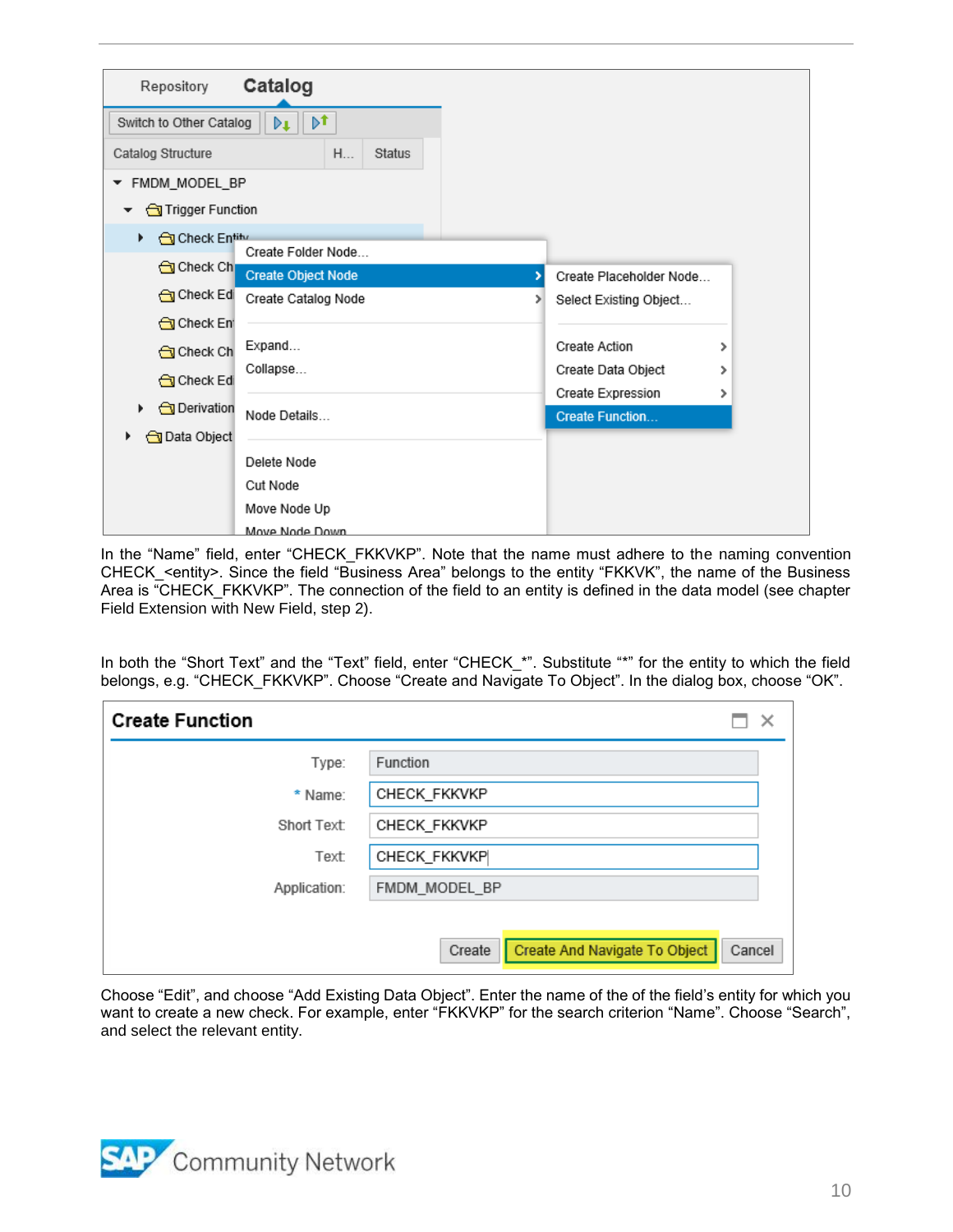| <b>Object Query</b>                                         |             |              |               |               |               |                           | $\times$ |  |
|-------------------------------------------------------------|-------------|--------------|---------------|---------------|---------------|---------------------------|----------|--|
| Search Criteria                                             |             |              |               |               |               | <b>Hide Search Fields</b> |          |  |
| Application Nam $\sim$                                      | is equal to | $\checkmark$ | FMDM MODEL BP |               | ⊕⊜            |                           |          |  |
| Data Object Type                                            | is equal to |              | Any           | v             | Θ             |                           |          |  |
| Name<br>$\checkmark$                                        | is equal to | $\checkmark$ | <b>FKKVKP</b> |               | ⊕⊝            |                           |          |  |
| Text<br>$\checkmark$                                        | is equal to | $\checkmark$ | $\star$       |               | ⊕⊜            |                           |          |  |
| Also include objects from default BRFplus application:      |             |              |               |               |               |                           |          |  |
| Maximum Number of Results:<br>200                           |             |              |               |               |               |                           |          |  |
| Clear<br>Search                                             | Reset       |              |               |               |               |                           |          |  |
| Result list: 1 objects found                                |             |              |               |               |               |                           |          |  |
| <b>□ Where Used</b><br>Show All Objects<br>Next<br>Previous |             |              |               |               |               |                           |          |  |
| ħ<br>Object                                                 |             |              |               | <b>Status</b> | Type          | Application               |          |  |
| <b>DRAG Contract Account Par</b><br>ь.                      |             |              |               | Structure     | FMDM_MODEL_BP |                           |          |  |

Choose "OK". Open the "Assigned Rulesets" tab, and choose "Create Ruleset". In both the "Name" and "Text" field, enter "BUSINESS\_AREA\_RULESET". In the "Short Text" field, enter "BUSINESS\_AREA\_RULE".

| <b>Create Ruleset</b> | ×                                                 |
|-----------------------|---------------------------------------------------|
| Type:                 | Ruleset                                           |
| * Name:               | BUSINESS_AREA_RULESET                             |
| Short Text:           | BUSINESS_AREA_RULE                                |
| Text                  | BUSINESS_AREA_RULESET                             |
| Application:          | FMDM_MODEL_BP                                     |
|                       | Create And Navigate To Object<br>Create<br>Cancel |

Choose "Create And Navigate To Object". In the dialog box, choose "Yes".

In the "Rules" area, select "Insert Rule" → "Create".

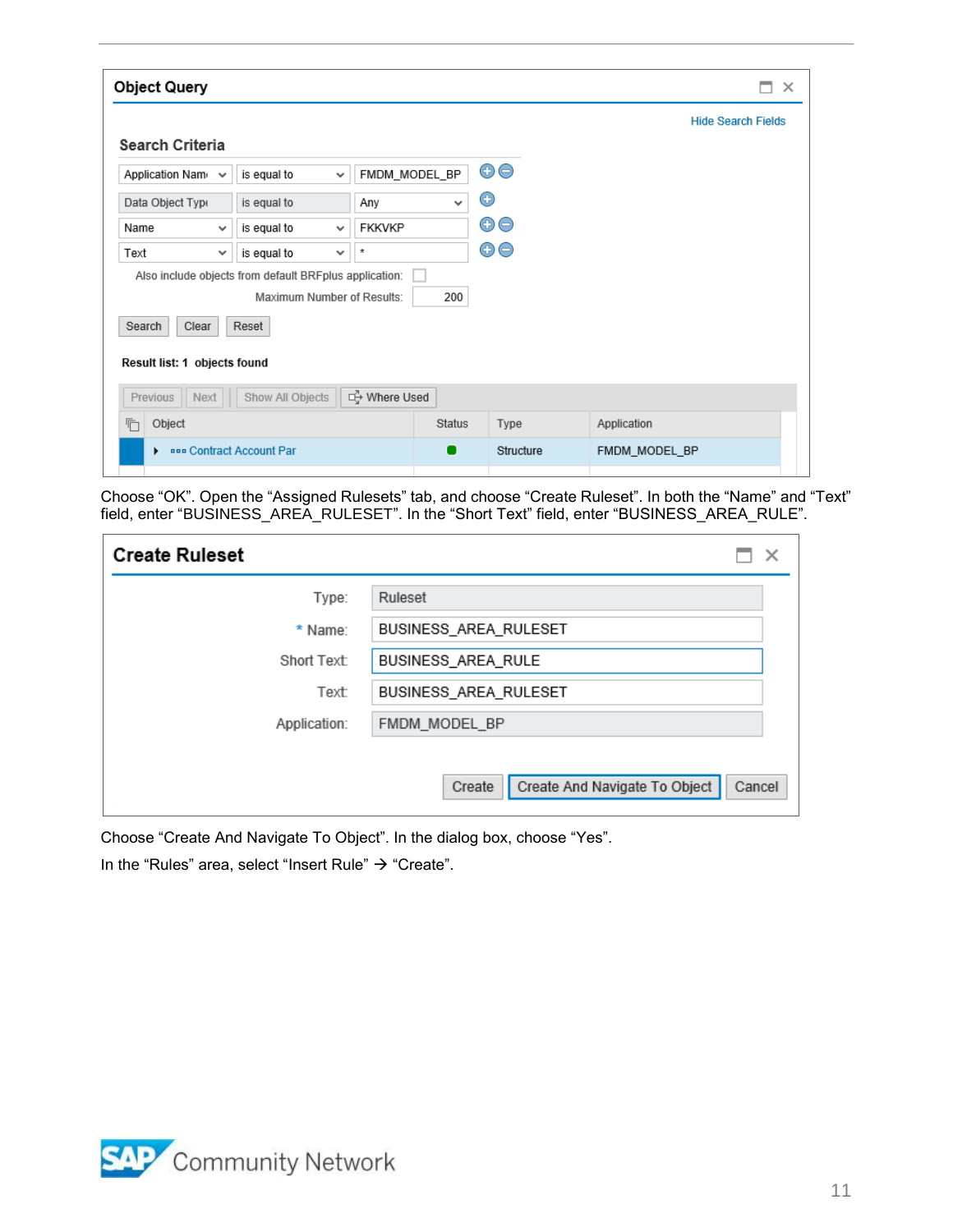| $\Diamond$ Ruleset: BUSINESS_AREA_RULESET                             |
|-----------------------------------------------------------------------|
| 俞<br>品 Check<br>« Back<br>o Display<br>$\Box$ Save<br><b>Activate</b> |
| General                                                               |
| <b>Detail</b>                                                         |
| Show Ruleset Header<br>Context Overview                               |
| <b>Rules</b>                                                          |
| Insert Rule<br>Insert Exit Condition                                  |
| Create<br>ned<br>Select                                               |
|                                                                       |
|                                                                       |

Enter a description for the rule, and select "Assign Condition" → "Use Value Range From…" → "Context" →"More…". Select the field for which you want to create a check.

| <b>Create Rule</b><br>Valid from<br>Disable Rule<br>Description: | $\overline{1}$<br>00:00:00 | until                | $\overline{1}$<br>00:00:00 |
|------------------------------------------------------------------|----------------------------|----------------------|----------------------------|
|                                                                  |                            |                      |                            |
| Assign Condition , tu<br>If                                      |                            |                      |                            |
| Use Value Range From >                                           | Context<br>٠               | Bank ID - Outg.      |                            |
| Τł<br>Select Condition<br>١,                                     |                            | Bus. Partner ID      |                            |
| Create Expression                                                | Select Expression          | Bus. Partner ID      |                            |
| Else Add                                                         |                            | Bus. Partner ID      |                            |
|                                                                  |                            | Bus. Partner ID      |                            |
|                                                                  |                            | Bus. Partner ID      |                            |
|                                                                  |                            | <b>Business Area</b> |                            |
|                                                                  |                            | Contract Acct        |                            |
|                                                                  |                            | Field Ext.           |                            |
|                                                                  |                            | Validity Date        |                            |
|                                                                  |                            | More                 |                            |
|                                                                  |                            |                      |                            |

In the drop-down menu next to the field name, select "is initial".

For "Then", select "Add" → "Perform Action" → "Create…".

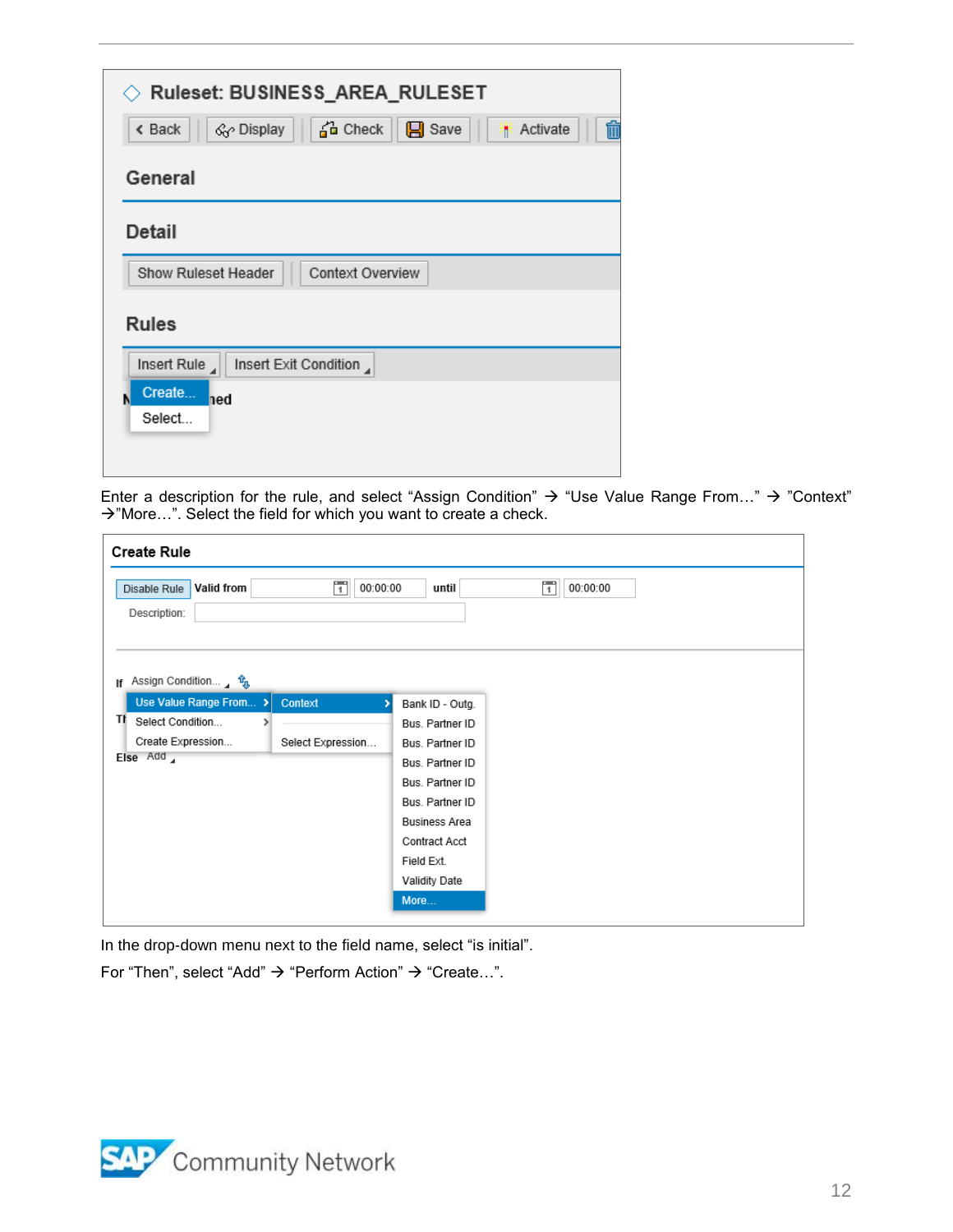|      | <b>Create Rule</b>                 |   |                                                                    |  |
|------|------------------------------------|---|--------------------------------------------------------------------|--|
|      | Valid from<br>Disable Rule         |   | Ŧ<br>Ħ<br>00:00:00<br>00:00:00<br>until                            |  |
|      | Description:                       |   |                                                                    |  |
|      |                                    |   |                                                                    |  |
|      |                                    |   |                                                                    |  |
| lf   |                                    |   |                                                                    |  |
|      | <b>Business Area</b><br>is initial |   | Change Condition 4 %<br>Change $\overline{A}$<br>$\mathbf{H}$<br>◡ |  |
|      |                                    |   |                                                                    |  |
|      | Then Add                           |   |                                                                    |  |
|      | Assign Value to Context >          |   |                                                                    |  |
| Else | Initialize Context Value           | > |                                                                    |  |
|      | Process Expression                 | > |                                                                    |  |
|      | <b>Perform Action</b>              | 5 | Select                                                             |  |
|      |                                    |   | Create                                                             |  |

Select "Log Message (Action)" as "Type". Enter a name for the object, e.g. "MSG\_BUSINESS\_AREA", as well as a short text and text. Choose "Create And Navigate To Object".

| <b>Create Object</b> |                                         | $\times$ |
|----------------------|-----------------------------------------|----------|
| General data<br>▼    |                                         |          |
| Type:                | Log Message (Action)                    | v        |
| * Name:              | MSG_BUSINESS_AREA                       |          |
| Short Text:          | MSG_BUSINESS_AREA                       |          |
| Text:                | MSG_BUSINESS_AREA                       |          |
| Application:         | FMDM_MODEL_BP                           |          |
| Is Reusable:         | √                                       |          |
|                      |                                         |          |
|                      |                                         |          |
|                      |                                         |          |
|                      |                                         |          |
|                      |                                         |          |
|                      |                                         |          |
|                      | Create And Navigate To Object<br>Create | Cancel   |

Enter a meaningful message text, e.g. "Enter a value for Business Area", and choose "Type" "Error". Choose "Save" and "Activate" in the header area to activate the error message.

Choose "Back" to navigate to the rules again. Choose "Save" and "Activate" again to activate the rules.

Choose "Back" to navigate to the function again. Choose "Save" and "Activate" again to activate the function.